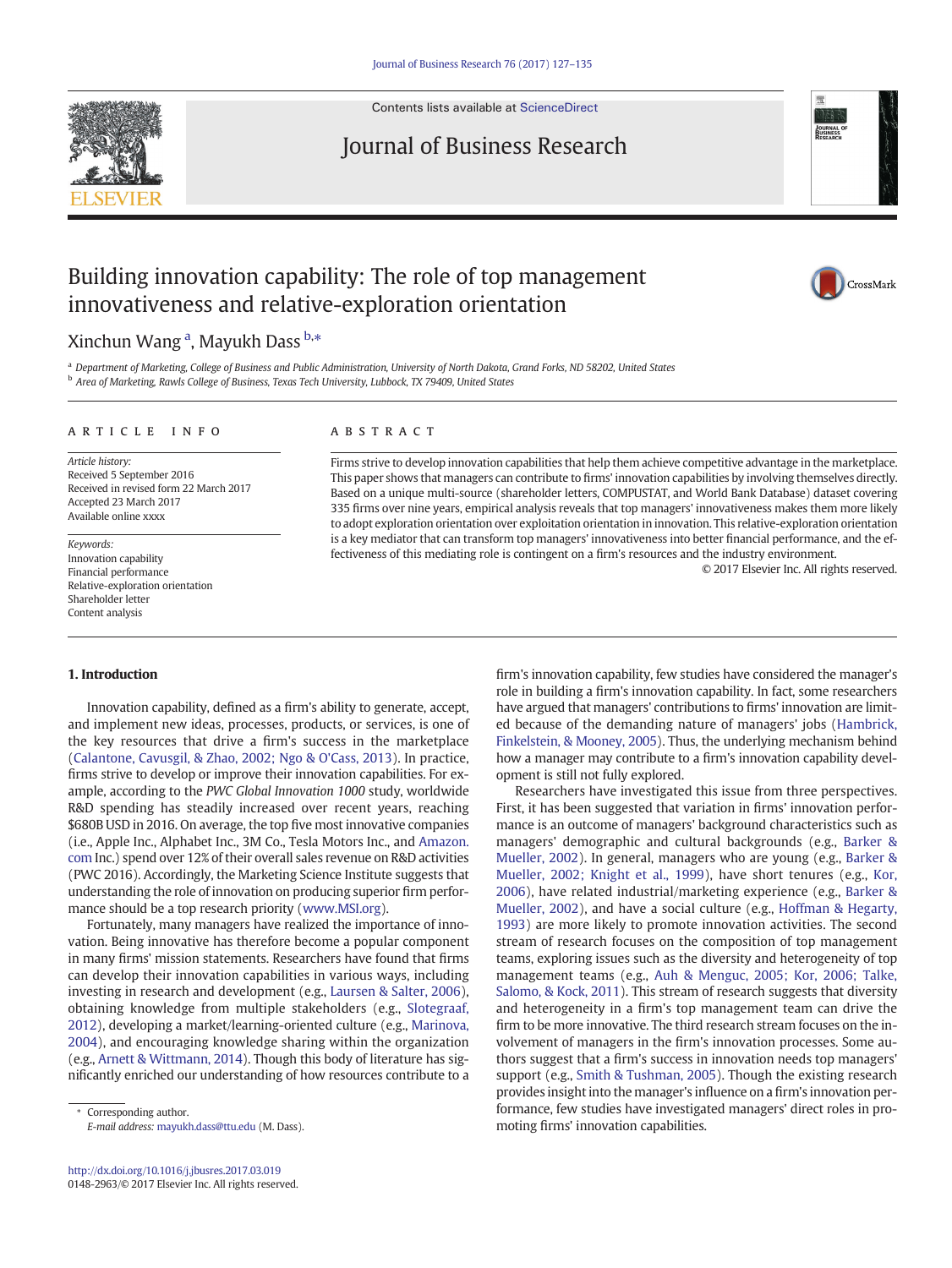When managers engage in innovation-related activities, they typically rely on two strategic orientations in organizational learning, namely exploration and exploitation ([Levinthal & March, 1993; March, 1991\)](#page-7-0). With an exploration orientation, managers actively seek to increase variations in managerial practice, foster the search for new ideas/technologies, encourage risk taking, and discover new opportunities [\(March,](#page-7-0) [1991\)](#page-7-0). Exploitation orientation, on the other hand, tends to allow managers to discover opportunities using the available resources and focuses more on the innovation implementation process [\(Rosing, Frese, &](#page-8-0) [Bausch, 2011](#page-8-0)).

In this study, we develop a comprehensive theoretical model (see Fig. 1), positing that managers contribute to a firm's innovation capability by facilitating innovativeness and by adopting a relative-exploration orientation. Innovativeness reflects the extent to which a manager is willing to invest in innovation-related activities, and relative-exploration orientation indicates the likelihood that a manager will choose exploration orientation over exploitation orientation. Specifically, our study addresses the following research questions:

- 1. Can a manager's innovativeness and relative-exploration orientation be a part of a firm's innovation capability?
- 2. If yes, how do the manager's innovativeness and relative-exploration orientation contribute to the firm's favorable financial performance?

Using a multi-source (shareholder letters, COMPUSTAT, and World Bank Database) dataset collected from 335S&P 500 companies over nine years (2007–2015), we examined whether managers' innovativeness makes managers more focused on exploration orientation or exploitation orientation, and whether managers' innovativeness leads firms to perform well financially. We also examined whether the above relationship varies based on the firm's resources and the industry environment.

By addressing the proposed research questions, this paper contributes to the literature and managerial practice in several ways. First, the paper extends the literature by considering the role of the manager's resources in the firm's innovation capability. Managers' innovativeness and the adoption of relative-exploration orientation are expected to generate a stronger innovation capability, which results in better financial performance. Second, the research offers an alternative explanation as to why managers' different backgrounds can lead to different innovation outcomes. Specifically, relative-exploration orientation is proposed as a key mediator linking managers' innovation efforts to firm performance. Third, the paper presents both firm resources and industry competition as moderators that can influence the transformation of managers' innovativeness into relative-exploration orientation. Finally, this research provides insights into how managers should allocate their innovation efforts in less competitive environments such as new or emerging markets.

#### 2. Theory and hypotheses

#### 2.1. Top management innovativeness and firm performance

Top management innovativeness (TMI) refers to the extent to which a firm's top managers have favorable attitudes toward innovation and are willing to take risks to invest resources in innovation activities [\(Rodríguez, Pérez, & Gutiérrez, 2008](#page-8-0)). Accordingly, innovative managers (i.e., those with high TMI) are supportive of innovation activities [\(Lloréns Montes, Ruiz Moreno, & Miguel Molina Fernández, 2004\)](#page-7-0). Nevertheless, researchers disagree on the extent to which executives can influence innovation processes and outcomes. For example, some researchers argue that top managers are barely relevant in driving innovation efforts because of the demanding nature of their jobs—they are simply unable to devote adequate time to the more creative components of marketing ([Hambrick et al., 2005](#page-7-0)). [Hegarty and Hoffman](#page-7-0) [\(1990\)](#page-7-0) reach a different conclusion, suggesting that even though some managers are able to contribute to the innovation process, their contributions are limited to the project level rather than the firm level. Other researchers, however, suggest that top managers play a significant—and perhaps vital—role in firm innovation (e.g., [O'Cass & Sok, 2013; Rosing](#page-7-0) [et al., 2011\)](#page-7-0). For example, in a study of bank CEOs, [Yadav, Prabhu, and](#page-8-0) [Chandy \(2007\)](#page-8-0) found that future-focused CEOs have positive, direct, long-term effects on how their firms develop and use new technologies. Steve Jobs, the former CEO of Apple, exemplified the latter perspective.

The literature (e.g., [Amason, 1996; Hunt, 2010](#page-7-0)) suggests that top management is the central actor in strategic decision-making and can therefore guide a firm's strategic orientation ([Smith & Tushman,](#page-8-0) [2005\)](#page-8-0). Accordingly, top managers' innovativeness enables them to devote more efforts to facilitating innovative activities and adopting innovation-oriented strategies [\(Talke et al., 2011\)](#page-8-0). Consequently, when making decisions regarding strategic resource allocations, managers tend to allocate a greater amount of valuable resources to innovation activities (e.g., new product development), which results in enhancing the firm's ability to compete with rivals [\(Hunt, 2010\)](#page-7-0). Moreover, top management innovativeness facilitates innovation within the top management team [\(West & Anderson, 1996](#page-8-0)) and helps build a competitive advantage barrier that is difficult for rivals to replicate [\(Hamel, 2006](#page-7-0)).



Fig. 1. Theoretical framework.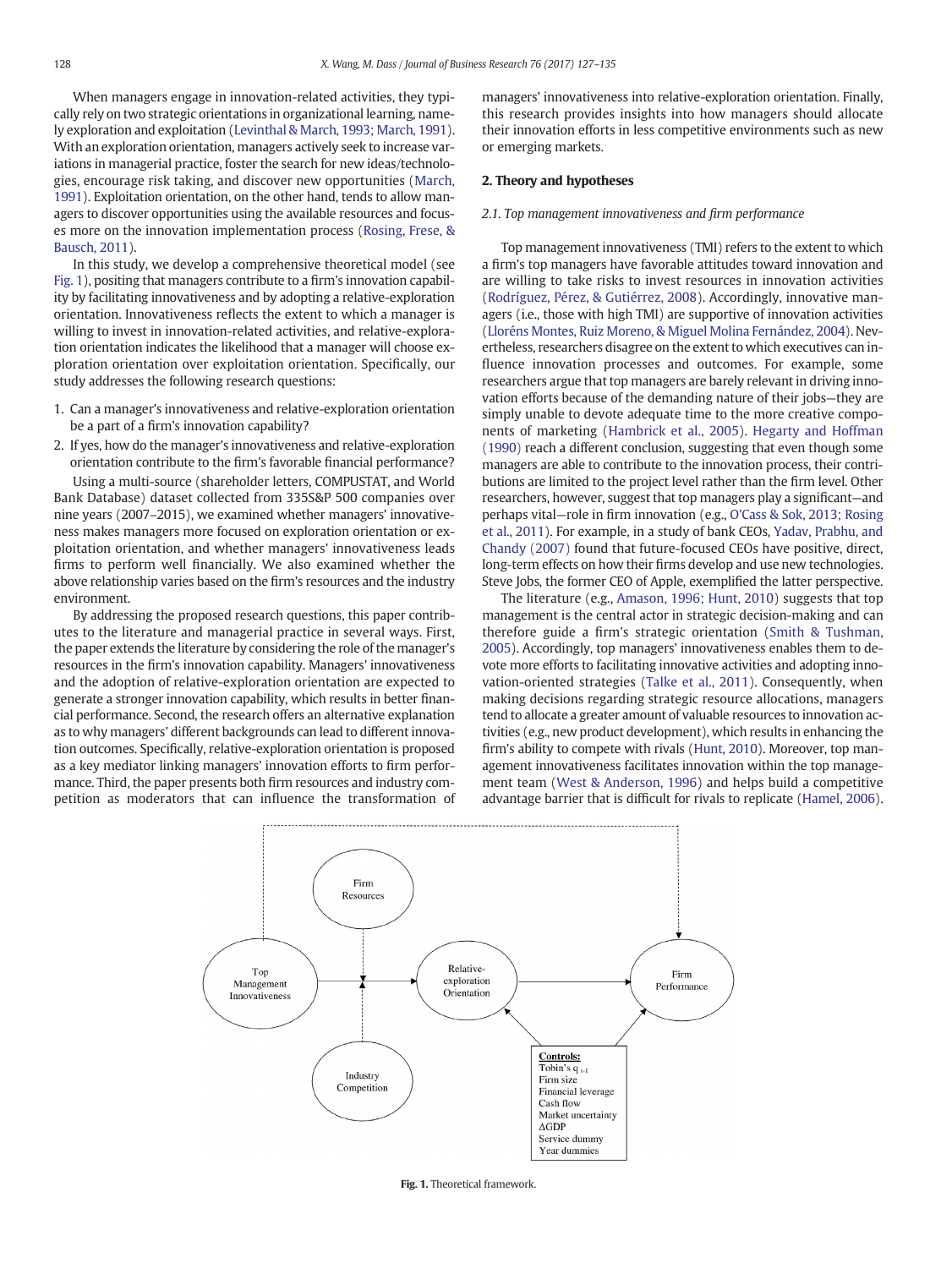<span id="page-2-0"></span>Finally, top management members driven by innovativeness are also willing to promote a variety of marketing activities, such as training for sales teams, marketing research, and customer information management ([Auh & Menguc, 2005](#page-7-0)). Thus, top management innovativeness is expected to result in favorable financial performance because of its positive role in enhancing a firm's competitive advantage.

H1. Top management innovativeness is positively related to a firm's financial performance.

#### 2.2. The role of relative-exploration orientation

Sustainable innovation requires firms to constantly develop new knowledge and expertise. Though there are many ways to obtain knowledge, managers often focus on two strategic orientations in organizational learning: exploration and exploitation [\(Levinthal & March,](#page-7-0) [1993; March, 1991](#page-7-0)). Some researchers suggest that firms may need to find a balance between exploration and exploitation to achieve optimal performance (e.g., [Uotila, Maula, Keil, & Zahra, 2009\)](#page-8-0). Recent studies, however, have found that pursuing exploration and exploitation simultaneously may hurt a firm's performance in the long run (e.g., [Ho & Lu,](#page-7-0) [2015](#page-7-0)). In this paper, it is suggested that exploration is a more effective strategic orientation than exploitation in developing new knowledge. Consistent with previous studies (e.g., [Auh & Menguc, 2005; Uotila et](#page-7-0) [al., 2009](#page-7-0)), relative-exploration orientation is defined as the extent to which top managers are more willing to adopt exploration orientation than exploitation orientation.

Exploration involves more risks than exploitation [\(March, 1991;](#page-7-0) [O'Reilly & Tushman, 2013\)](#page-7-0). Undoubtedly, not all managers are interested in taking risks. For example, [Mizik and Jacobson \(2007\)](#page-7-0) suggest that when managers face incentives of favorable short-term returns or pressures from unfavorable financial performance, they tend to get involved in "Myopic Marketing Management," a situation in which managers reduce their long-term investments (e.g., marketing and innovation resources) to seek short-term returns. Under uncertainty, however, top managers' innovativeness reduces concerns about unclear outcomes, and managers are thus more willing to take risks in exploratory learning.

H2. Top management innovativeness is positively related to managers' relative-exploration orientation.

Greater relative-exploration orientation enables firms to develop competitive advantages over rivals by leading the market trends [\(Uotila et al., 2009](#page-8-0)). Since such exploration requires more resource commitment, it involves greater uncertainty and risk than exploitation does [\(Andriopoulos & Lewis, 2009\)](#page-7-0). Exploration enables firms to develop more strategic flexibilities [\(March, 1991\)](#page-7-0) and often results in radical innovations ([Lavie, Stettner, & Tushman, 2010](#page-7-0)). In addition, although exploitation can help firms use existing resources, the rapidly changing market environment forces firms to constantly provide new solutions to meet customer needs [\(Garrett, Covin, & Slevin, 2009\)](#page-7-0). Accordingly, firms require more exploration in innovation. It is expected that relative-exploration orientation can generate favorable financial outcomes for firms by enhancing their ability to constantly develop new market offerings and building stronger innovation capabilities.

H3. Managers' relative-exploration orientation is positively related to firms' financial performance.

#### 2.3. The moderating role of firm resources

According to [Hunt \(2010\),](#page-7-0) p. 381), resources refer to "the tangible and intangible entities available to the firm that enable it to produce efficiently and/or effectively a market offering that has value for some market segment(s)." Tangible and intangible resources form the fundamental assets that enable firms to develop firm-level capabilities [\(Srivastava, Shervani, & Fahey, 1998](#page-8-0)). Thus, firms strive to develop and maintain comparative advantages in terms of various resources [\(Morgan & Hunt, 1999\)](#page-7-0). For example, in the smartphone market, Apple and Samsung can maintain their leading market positions because they own the majority of the key smartphone patents [\(Duhigg &](#page-7-0) [Lohr, 2012](#page-7-0)). Firm resources might not only influence a firm's performance, but also affect managers' strategic decision-making [\(Robert](#page-7-0) [Baum & Wally, 2003\)](#page-7-0). For example, [Lee and Grewal \(2004\)](#page-7-0) suggest that firms with higher levels of slack resources are more likely to respond to new technologies than firms without. Because of the scarce nature of firm resources [\(Peteraf, 1993](#page-7-0)), however, managers often have to make rational decisions in resource allocations to choose the best alternative ([Eisenhardt & Zbaracki, 1992](#page-7-0)). Thus, when a firm lacks organizational resources, managers have more constraints in making proper strategic decisions [\(Sanchez, 1995\)](#page-8-0) and are less willing to take risks [\(Wiklund & Shepherd, 2003\)](#page-8-0). Consequently, less aggressive innovation strategies, such as exploitation, may be preferred. On the other hand, with richer resources, managers have more flexibility in allocating resources to long-term innovation strategies (e.g., R&D or new product development) ([Chandy & Tellis, 2000](#page-7-0)) and are more likely to employ aggressive innovation strategies such as exploration.

H4. The relationship between top management innovativeness and relative-exploration orientation is stronger when the firm has more resources.

#### 2.4. The moderating role of industry competition

The industry environment influences managers' strategic decisionmaking in innovation strategies (e.g., [Calantone, Garcia, & Dröge,](#page-7-0) [2003](#page-7-0)). Although the literature suggests that competitive environments may require firms to be more innovative to compete with rivals (e.g., [Drechsler & Natter, 2012; Weerawardena, O'Cass, & Julian, 2006\)](#page-7-0), intense competition makes it more challenging for firms to "find unique opportunities to act and, as a consequence, effective search, action, and learning become more costly" ([Derfus, Maggitti, Grimm, & Smith,](#page-7-0) [2008](#page-7-0), p. 65). In addition, in a more competitive environment, managers are likely to be constrained in their strategic choices [\(George, 2005\)](#page-7-0), and the higher risk associated with greater competition may reduce firms' innovation activity ([Jiménez-Jiménez & Sanz-Valle, 2011; March,](#page-7-0) [1991](#page-7-0)). As a result, firms tend to focus on improving performance by enhancing their competitive advantage in established markets and maintaining the current market share [\(Christensen, 1997](#page-7-0)). Consequently, managers are more likely to promote a temporal separation, a situation in which firms continually shift between exploration and exploitation [\(Lavie et al., 2010\)](#page-7-0). Hence, managers with higher levels of innovativeness are expected to be more likely to engage in exploratory learning than in exploitative learning when there is less industry competition.

H5. The relationship between top management innovativeness and relative-exploration orientation is stronger when industry competition is lower.

#### 3. Method

#### 3.1. Sample

To test our hypotheses, we collected data from multiple sources for the years 2007 to 2015 for S&P 500 firms. The initial sample frame included all the companies listed in the S&P 500 in 2015. The shareholder letters were then manually downloaded and collected from the annual reports for each company. To account for time dynamics, we traced back to 2007 to obtain a longitudinal dataset. Next, these data were merged with financial data from the COMPUSTAT database and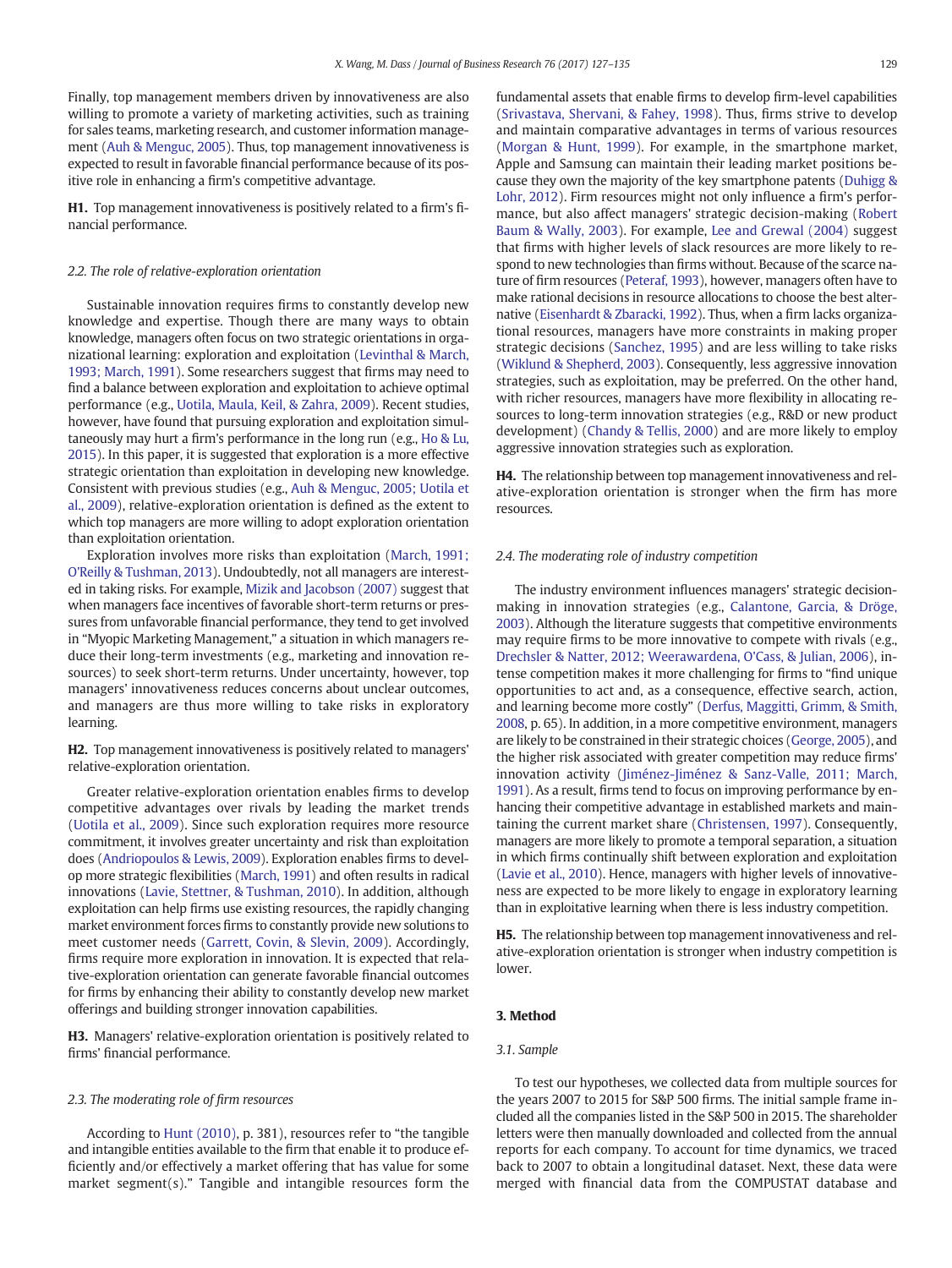<span id="page-3-0"></span>macroeconomic data from the World Bank Database. Though every effort was made to locate all available information, a portion of the sample was nonetheless lost due to unavailable financial documents and shareholder letters. The final dataset consisted of 2043 usable firm-year observations for 335 firms from 51 different Standard Industrial Classification (SIC) two-digit industries.

#### 3.2. Measures and data sources

#### 3.2.1. Top management innovativeness and relative-exploration orientation

Top management innovativeness (TMI) and relative-exploration orientation (REO) were measured at the individual level; that is, from the manager's perspective. Specifically, content analysis was used to analyze firms' shareholder letters. In the literature, primary data (e.g., survey data) is a popular source to measure firm-level and individual-level constructs. However, researchers often have to contend with common source bias and low response rates in survey research. Following previous studies (e.g., [Uotila et al., 2009; Zachary, McKenny, Short, Davis, &](#page-8-0) [Wu, 2011](#page-8-0)), we employed content analysis to address the above concerns. This technique has been widely used in both marketing and management research (e.g., [Allison, McKenny, & Short, 2013; Yadav et al.,](#page-7-0) [2007; Zachary et al., 2011](#page-7-0)). As [Uotila et al. \(2009\)](#page-8-0) suggest, content analysis is beneficial when a study needs to (1) cover a variety of firm-level activities, (2) examine a large number of companies longitudinally, and (3) assure research findings are applicable across different industries. In the literature, many text-based materials have been used for content analysis (e.g., media, newspapers, and annual reports), and shareholder letters are cited as a reliable source for measuring constructs from the manager's perspective ([Short, Christian Broberg, Cogliser, & Brigham,](#page-8-0) [2010\)](#page-8-0).

To ensure accurate measurement, we adopted dictionaries from existing studies. Specifically, top management innovativeness was measured using a dictionary developed by [Short et al. \(2010\).](#page-8-0) Relative-exploration orientation was measured using a dictionary adopted from [Uotila et al. \(2009\)](#page-8-0). The validity of this technique has been well examined in previous studies (e.g., [McKenny, Aguinis, Short, & Anglin,](#page-7-0) [2016; McKenny, Short, & Payne, 2013; Pollach, 2012](#page-7-0)). Following [Zachary et al. \(2011\)](#page-8-0), we operationalized each variable as the ratio of words reflecting each concept to total words in the shareholder letters.

#### 3.2.2. Firm performance

In this study, Tobin's q was used as a measure of firm performance. As the literature suggests, market-value-based measures such as Tobin's q can capture both short-term performance and long-term prospects (e.g., [Uotila et al., 2009\)](#page-8-0). Tobin's q was operationalized as the ratio of a firm's market value to its total assets ([Luo & Bhattacharya, 2006](#page-7-0)).

#### 3.2.3. Firm resources

[Hunt \(2010\)](#page-7-0) suggests that firm resources should include all tangible and intangible entities that enable firms to develop a competitive advantage. Accordingly, the measurement for firm resources included both working capital and intangible assets. Firm resources were operationalized as the ratio of working capital plus intangible assets to total assets [\(Lee & Grewal, 2004\)](#page-7-0).

#### 3.2.4. Industry competition

Following previous studies (e.g., [Morgan & Rego, 2009](#page-7-0)), industry competition was measured using the Hirschman–Herfindahl index (HHI). The HHI reflects the intensity of competition within an industry. Industries were first identified based on the two-digit SIC code. The HHI was then computed as the sum of the squares of all suppliers' market shares in the industry ([Morgan & Rego, 2009\)](#page-7-0). For better exposition, we reverse coded the HHI by multiplying by minus one. Accordingly, higher values in our data indicated higher competition intensity.

#### 3.2.5. Control variables

To capture observable heterogeneity, a set of control variables were included. The firm-level control variables were firm size (e.g., [Beck,](#page-7-0) [Demirgüç-Kunt, & Maksimovic, 2005](#page-7-0)), financial leverage (e.g., [Mishra &](#page-7-0) [Modi, 2013\)](#page-7-0), cash flow (e.g., [Gruca & Rego, 2005](#page-7-0)), and a dummy variable where  $1 =$  service firms and  $0 =$  non-service firms. In addition to including industry competition, market uncertainty was added to control for the potential influence of risk associated with different industry environments (e.g., [Disatnik & Steinhart, 2015\)](#page-7-0). To capture the economic-level effect, the yearly GDP change was included in the model [\(Antia, Zheng, &](#page-7-0) [Frazier, 2013\)](#page-7-0). The yearly GDP growth rate from theWorld Bank Database was used as an indicator of the economic environment. Finally, year dummies were also included in the model to capture observable time effects [\(Cui & Wu, 2016\)](#page-7-0). All measures and data sources appear in [Table 1.](#page-4-0)

#### 3.2.6. Empirical approach

The context of our analysis presents two modeling challenges: simultaneity and endogeneity. First, REO is proposed as a means of potentially mediating the relationship between TMI and firm performance. Accordingly, REO was examined as a dependent variable of TMI and an explanatory variable of firm performance in different models. Thus, any potential simultaneity bias may have resulted in inaccurate estimates. Second, endogeneity may be a concern because the errors of the simultaneous equations for modeling firm performance and REO may be correlated. To account for these challenges, following previous studies (e.g., [Orr, Bush, & Vorhies, 2011](#page-7-0)), the seemingly unrelated regressions (SUR) method was used to test our hypotheses. The models used to test the hypotheses were as follows:

$$
\begin{aligned} FP_{it} &= \beta_{10} + \beta_{11} \times TMI_{it} + \beta_{12} \times FR_{it} + \beta_{13} \times IC_{it} + \beta_{14} \times FP_{it-1} + \beta_{15} \times Size_{it} + \beta_{16} \\ &\times Lev_{it} + \beta_{17} \times Cash_{it} + \beta_{18} \times MU_{it} + \beta_{19} \times \Delta GDP_{t} + \beta_{110} \times Service_{i} + \beta_{111} \\ &\times Year_{t} + \varepsilon_{1} \end{aligned} \tag{1}
$$

 $FP_{it} = \beta_{20} + \beta_{21} \times TMI_{it} + \beta_{22} \times REO_{it} + \beta_{23} \times FR_{it} + \beta_{24} \times IC_{it} + \beta_{25} \times FP_{it-1} + \beta_{26}$  $\times$ Size<sub>it</sub> +  $\beta_{27} \times$ Lev<sub>it</sub> +  $\beta_{28} \times$ Cash<sub>it</sub> +  $\beta_{29} \times MU$ <sub>it</sub> +  $\beta_{210} \times \Delta GDP_t$  +  $\beta_{211}$  $\times$ Service<sub>i</sub>+ $\beta_{212} \times$ Year<sub>t</sub> +  $\varepsilon_2$ 

$$
\left( 2\right)
$$

$$
\begin{array}{lll} \text{REO}_{it} = \beta_{30} + \beta_{31} \times \text{TMI}_{it} + \beta_{32} \times \text{FR}_{it} + \beta_{33} \times \text{IC}_{it} + \beta_{34} \times \text{TMI}_{it} \times \text{FR}_{it} + \beta_{35} \\ \times \text{TMI}_{it} \times \text{IC}_{it} + \beta_{36} \times \text{FP}_{it-1} + \beta_{37} \times \text{Size}_{it} + \beta_{38} \times \text{Lev}_{it} + \beta_{39} \times \text{Cash}_{it} \quad (3) \\ + \beta_{310} \times \text{MU}_{it} + \beta_{311} \times \Delta GDP_{t} + \beta_{312} \times \text{Service}_{i} + \beta_{313} \times \text{Year}_{t} + \mu \end{array}
$$

where  $FP = firm$  performance;  $TMI = top$  management innovativeness;  $REO =$  relative-exploration orientation;  $FR =$  firm resources; IC  $=$  industry competition; Size  $=$  firm size; Lev  $=$  financial leverage;  $Cash = cash flow; MU = market uncertainty; \Delta GDP = yearly US GDP$ growth rate; service is a dummy variable where  $1 =$  service oriented companies and  $0 =$  non-service oriented companies; Year  $=$  year dummies; and  $\varepsilon_1$ ,  $\varepsilon_2$ , and  $\mu$  are error terms.

Eqs. (1) and (2) (Models 1 and 2) were used to explore the relationships among TMI, REO, and firm performance (i.e., testing [H1 and H2\)](#page-2-0). To determine the existence of any mediating effect, we followed [Luo,](#page-7-0) [Wang, Raithel, and Zheng's \(2015\)](#page-7-0) indications to first examine the direct impact of TMI on firm performance and then add REO to the model to check whether the direct influence of TMI on firm performance decreased. Eq. (3) (Model 3) was used to explore the relationship between TMI and REO (i.e., testing [H3\)](#page-2-0) and the moderating effects of firm resources (i.e., testing [H4\)](#page-2-0) and industry competition (i.e., testing [H5\)](#page-2-0). To account for the potentially correlated error terms, Eqs. (1) and (3), and then Eqs. (2) and (3) were run simultaneously.

#### 4. Results

[Table 2](#page-4-0) presents the correlation matrix and results of the descriptive analysis. [Table 3](#page-5-0) presents the results from the data analysis. [Fig. 2a](#page-5-0) and b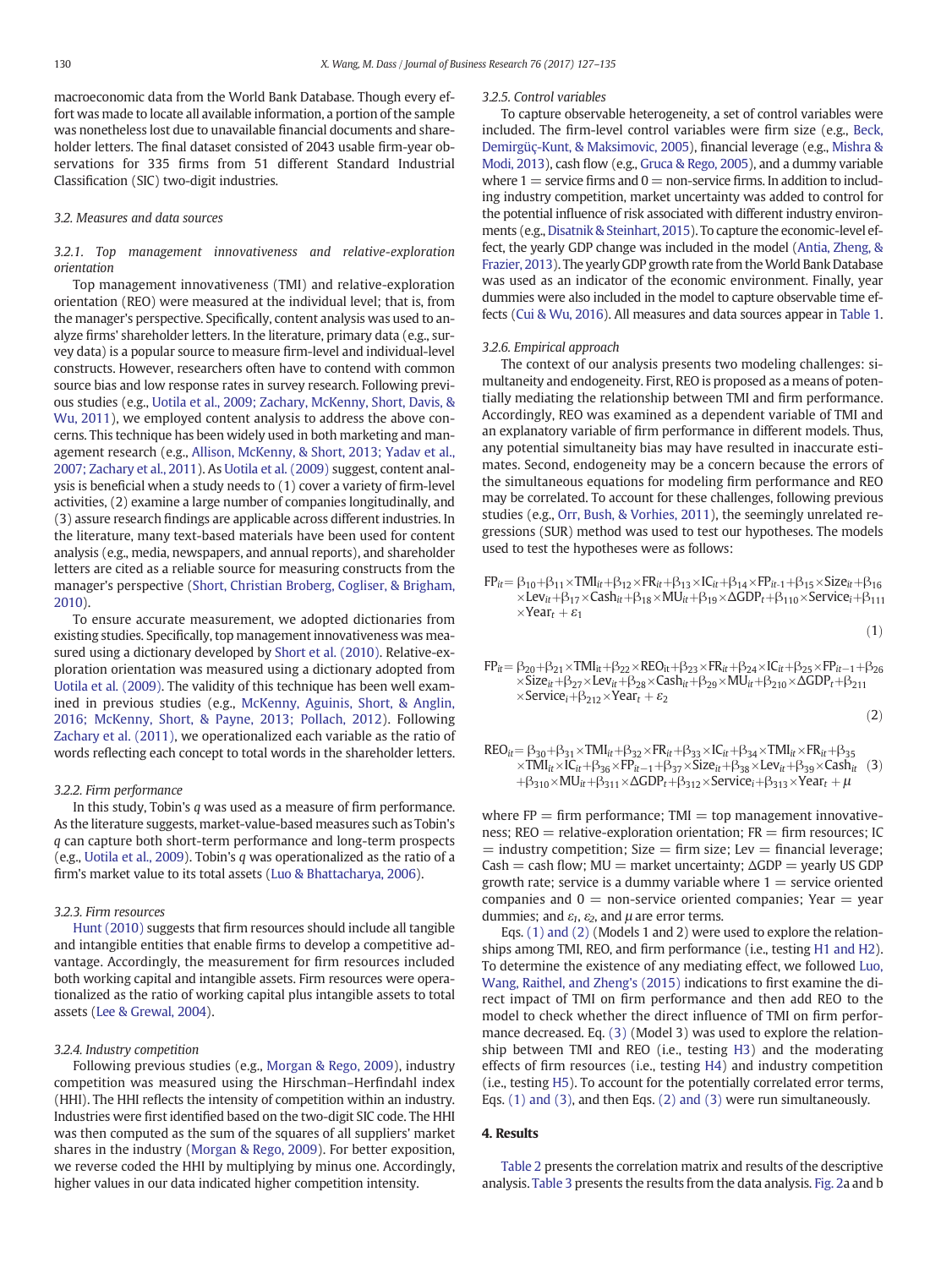#### <span id="page-4-0"></span>Table 1

Measures and data source.

| Variable                         | Measure                                                                           | Data source         |
|----------------------------------|-----------------------------------------------------------------------------------|---------------------|
| Top management innovativeness    | $\text{TMI}_{it} = \frac{\text{TMI}_{it} \text{ words}}{\text{Total words}_{it}}$ | Shareholder letters |
| Relative-exploration orientation | $\text{REO}_{it} = \frac{\text{REO}_{it} \text{ words}}{\text{Total words}_{it}}$ | Shareholder letters |
| Firm performance                 | Tobin's $q_{it} = \frac{(Market\ value_{it})}{(Total\ assets_{it})}$              | <b>COMPUSTAT</b>    |
| Firm resources                   | $FR_{it} = \frac{WC_{it} + IA_{it}}{\Delta T}$                                    | COMPUSTAT           |
| Industry competition             | HHI = $\sum_{i}^{I} S_{ii}$ 2, reverse coded                                      | COMPUSTAT           |
| Firm size                        | Log of number of employees                                                        | COMPUSTAT           |
| Financial leverage               | $\text{LEV}_{it} = \frac{\text{DLTT} + \text{DCT}_{it}}{\text{SEO}_{it}}$         | COMPUSTAT           |
| Cash flow                        | Sum of income before extraordinary items                                          | COMPUSTAT           |
| Market uncertainty               | $MU_t = Market$ volitity index,                                                   | COMPUSTAT           |
| $\triangle$ GDP                  | $\Delta GDP_t = \frac{GDP_t - GDP_t - 1}{GDP_t - 1}$                              | World bank          |

Note:  $i = firm, t = time, j = industry, S_{ii} = ratio of the sales of firm i to the total sales of industry j, AT = total assets, WC = working capital, IA = intangible assets, DLT = total long-term$  $debt$ ,  $DLC = debt$  in current liabilities,  $SEQ = stockholders'$  equity.

graphically present the moderating effects of firm resources and industry competition on the relationship between TMI and REO.

#### 4.1. The effect of TMI on firm performance

[H1](#page-2-0) predicts that TMI has a positive impact on firm performance. The estimates from Eq. [\(1\)](#page-3-0) in [Table 3](#page-5-0) show that the relationship between TMI and firm performance is positive and significant ( $\beta = 0.034$ ,  $p =$ 0.036). The estimates from Eq. [\(2\),](#page-3-0) however, suggest that the positive relationship becomes non-significant ( $\beta = 0.026$ ,  $p = 0.117$ ) after adding relative-exploration orientation to the model. This result implies that TMI influences firm performance but that this relationship is mediated by relative-exploration orientation. H1 is thus conditionally supported.

#### 4.2. The role of relative-exploration orientation

[H2](#page-2-0) predicts that TMI has a positive influence on relative-exploration orientation. Estimates of Eq. [\(3\)](#page-3-0) indicate that the relationship between TMI and relative-exploration orientation is positive and significant (β  $= 0.199$ ,  $p < 0.001$ ). H2 is thus supported. The results of Eq. [\(2\)](#page-3-0) imply that relative-exploration orientation positively affects firm performance  $(\beta = 0.038, p = 0.035)$ . [H3](#page-2-0) is thus supported. In addition, estimates of Eqs.  $(1)$ – $(3)$  suggest that relative-exploration orientation mediates the relationship between TMI and firm performance.

#### 4.3. The moderating effect of firm resources

[H4](#page-2-0) predicts that firm resources strengthen the positive relationship between TMI and relative-exploration orientation. The results in [Table 3](#page-5-0) and [Fig. 2](#page-5-0)a imply that the moderating effect is positive and significant ( $\beta$  $= 0.095$ ,  $p < 0.001$ ). [H4](#page-2-0) is thus supported. Hence, when firms have greater resources, top management teams driven by innovativeness are more likely to adopt exploration over exploitation strategies to promote innovation.

#### Table 2

Correlation and descriptive summary.

### N Mean SD 1 2 3 4 5 6 7 8 9 10 1. Firm performance 2186 1.298 1.237 1.000 2. TMI 2228 0.007 0.005 0.078 1.000 3. REO 2169 1.271 2.284 0.034 0.264 1.000 4. Firm resources 2160 0.436 0.628 0.189 0.036 0.053 1.000 5. Industry competition 2228 −0.087 0.075 −0.081 −0.072 0.028 −0.024 1.000 6. Firm size 2204 2.892 1.541 −0.053 0.113 0.015 −0.073 −0.231 1.000 7. Financial leverage 2209 0.865 13.675 −0.020 0.013 0.034 −0.026 0.013 0.021 1.000 8. Cash flow 2213 6.939 1.920 −0.142 0.020 0.181 0.019 0.038 0.455 0.019 1.000 9. Market uncertainty 2228 21.350 6.545 −0.113 −0.028 0.017 0.001 0.015 0.015 −0.040 −0.051 1.000 10. ΔGDP 2228 2.952 1.853 0.112 0.036 −0.031 −0.002 −0.002 −0.005 0.031 0.045 −0.835 1.000

Note: correlations that have an absolute value > 0.044 are significant at < 0.05 level, SD = standard deviation.

#### 4.4. The moderating effect of industry competition

[H5](#page-2-0) predicts that the when industry competition is lower, the relationship between TMI and relative-exploration orientation is stronger. The results in [Table 3](#page-5-0) and [Fig. 2](#page-5-0)b support this hypothesis ( $\beta =$  $-0.058$ ,  $p = 0.029$ ). This evidence suggests that top management teams who are risk averse in strategic decision-making are less likely to employ exploration over exploitation in competitive industry environments.

#### 4.5. Analyses of robustness

Several additional analyses were performed to check the robustness of the results. First, because interaction terms were included to test for the moderating effects of firm resources and industry competition, there was a risk of multicollinearity leading to inaccurate estimation. To control for potential multicollinearity threats, the predictors (i.e., TMI, firm resources, and industry competition) were centralized before the interaction term was computed. Doing so prevented any potential multicollinearity [\(Grewal, Cote, & Baumgartner, 2004\)](#page-7-0). In addition, the variance inflation factor (VIF) was computed for each independent variable in the model. No value was  $>$  3.5, indicating that multicollinearity was not a concern in this study [\(Maruyama, 1998](#page-7-0)). Second, to rule out reverse causality between financial performance and REO/TMI, following the process outlined by [Luo et al. \(2015\)](#page-7-0), we performed the Granger causality test ([Granger, 1969\)](#page-7-0) with two lags. The results confirm the direction of the influence from REO and TMI to financial performance  $(F_1$  $= 84.891, p < 0.001$ ; F<sub>2</sub> = 170.162, p < 0.001). Third, when examining the relationships among TMI, REO, and firm performance, both TMI and REO can be theoretically explained by factors not included in the model but present in the error term, which can result in an additional endogeneity problem. To control for this bias, TMI and REO were set as endogenous variables, and industry and the year dummy variables were used as instruments to account for unobservable heterogeneity [\(Uotila](#page-8-0) [et al., 2009](#page-8-0)). The results imply that none of the hypotheses was violated.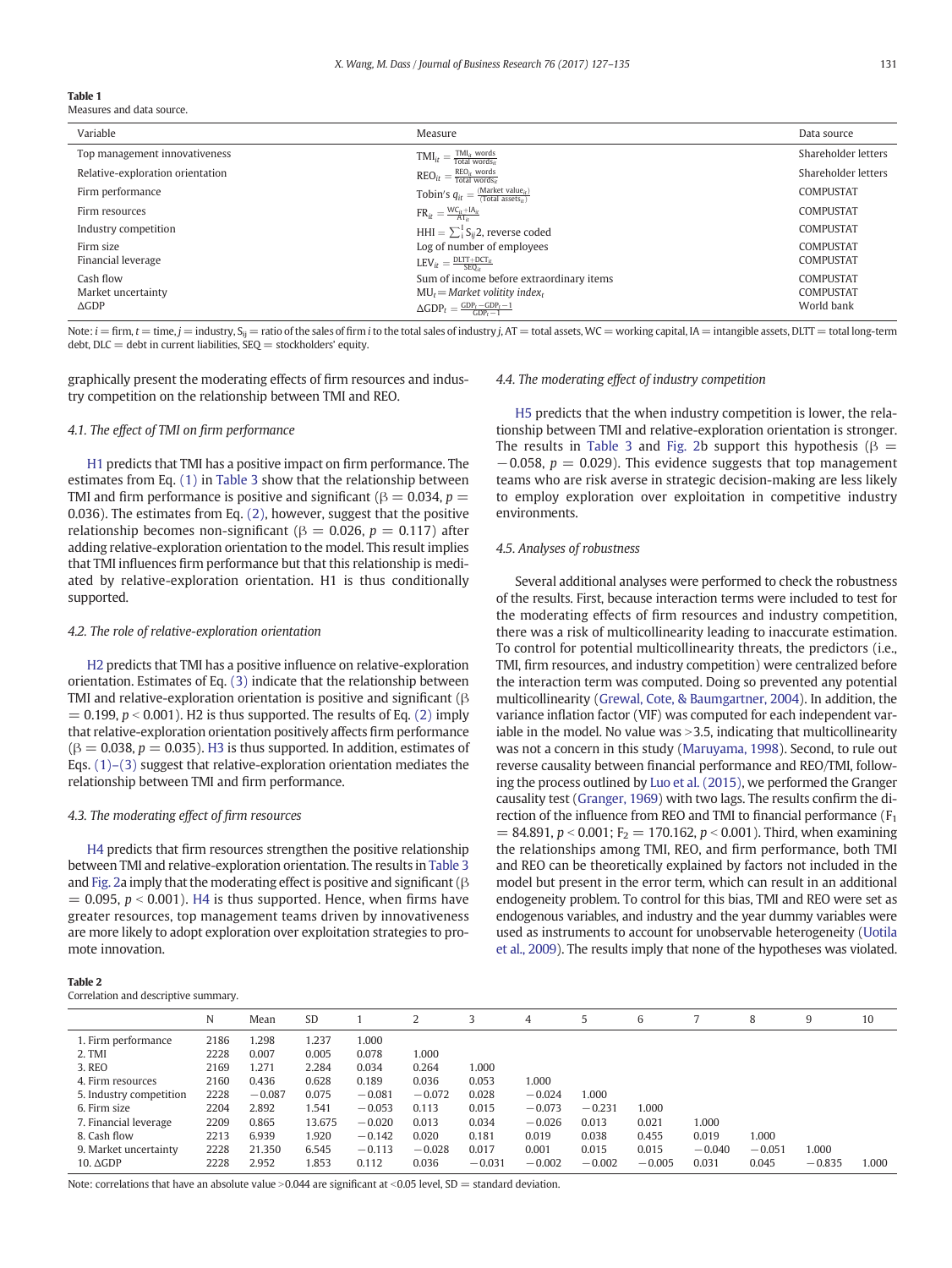### <span id="page-5-0"></span>Table 3

Data analysis results.

|                                   |          |           | Dependent variable: Firm performance |          |           |                       |          | Dependent variable: REO |                         |
|-----------------------------------|----------|-----------|--------------------------------------|----------|-----------|-----------------------|----------|-------------------------|-------------------------|
|                                   | Model 1  |           |                                      | Model 2  |           |                       | Model 3  |                         |                         |
|                                   | β        | <b>SE</b> | p                                    | β        | <b>SE</b> | p                     | β        | <b>SE</b>               | p                       |
| Main effects                      |          |           |                                      |          |           |                       |          |                         |                         |
| TMI                               | 0.034    | 0.016     | $0.036a$ (H1)                        | 0.026    | 0.017     | 0.117                 | 0.199    | 0.020                   | $< 0.0001^{\rm b}$ (H2) |
| <b>REO</b>                        |          |           |                                      | 0.038    | 0.018     | $0.035a$ (H3)         |          |                         |                         |
| Firm resources                    | 0.084    | 0.017     | < 0.0001 <sup>b</sup>                | 0.085    | 0.017     | < 0.0001 <sup>b</sup> | 0.091    | 0.026                   | 0.001 <sup>a</sup>      |
| Industry competition              | $-0.042$ | 0.017     | 0.013 <sup>a</sup>                   | $-0.042$ | 0.017     | 0.0128 <sup>a</sup>   | $-0.007$ | 0.022                   | 0.774                   |
| <b>Interactions</b>               |          |           |                                      |          |           |                       |          |                         |                         |
| TMI $\times$ firm resources       |          |           |                                      |          |           |                       | 0.095    | 0.026                   | $0.000b$ (H4)           |
| TMI $\times$ industry competition |          |           |                                      |          |           |                       | $-0.058$ | 0.026                   | $0.029a$ (H5)           |
| Controls                          |          |           |                                      |          |           |                       |          |                         |                         |
| $Q_t = 1$                         | 0.643    | 0.016     | < 0.0001 <sup>b</sup>                | 0.637    | 0.016     | $<$ 0.0001 $^{\rm b}$ | 0.028    | 0.020                   | 0.167                   |
| Firm size                         | $-0.006$ | 0.018     | 0.748                                | $-0.002$ | 0.018     | 0.920                 | $-0.097$ | 0.022                   | < 0.0001 <sup>b</sup>   |
| Financial leverage                | $-0.015$ | 0.015     | 0.346                                | $-0.015$ | 0.015     | 0.302                 | 0.036    | 0.018                   | 0.047a                  |
| Cash flow                         | $-0.064$ | 0.018     | 0.001 <sup>b</sup>                   | $-0.071$ | 0.019     | 0.000 <sup>b</sup>    | 0.209    | 0.022                   | < 0.0001 <sup>b</sup>   |
| Market uncertainty                | 0.493    | 0.819     | 0.563                                | 0.461    | 0.818     | 0.573                 | 0.323    | 1.001                   | 0.748                   |
| $\triangle$ GDP                   | 0.657    | 0.463     | 0.173                                | 0.626    | 0.462     | 0.176                 | 0.130    | 0.566                   | 0.818                   |
| Service dummy                     | 0.053    | 0.016     | 0.001 <sup>b</sup>                   | 0.051    | 0.016     | 0.002 <sup>b</sup>    | 0.043    | 0.020                   | 0.030 <sup>a</sup>      |
| Year dummies included             | Yes      |           |                                      | Yes      |           |                       | Yes      |                         |                         |
| N                                 | 2043     |           |                                      | 2043     |           |                       | 2043     |                         |                         |
| Adjusted $R^2$                    | 0.487    |           |                                      | 0.488    |           |                       | 0.100    |                         |                         |
| System weighted $\mathbb{R}^2$    | 0.352    |           |                                      | 0.353    |           |                       | N.A.     |                         |                         |

Note: All coefficients are standardized. TMI = top management innovativeness, REO = relative-exploration orientation,  $Q =$  Tobin's q; SE = standard error.

95% C.I.

<sup>b</sup> 99% C.I.

#### 5. Discussion

A comparison of our findings with those from the literature appears in [Table 4](#page-6-0). The findings of this study provide insights into how top management contributes to a firm's innovation processes, which ultimately



Fig. 2. a. The moderating effect of firm resources. b. The moderating effect of industry competition.

improve financial performance. The first finding of this study is that top management innovativeness positively affects firms' financial performance. Hence, if a manager is more committed to innovation, the firm can financially benefit from the manager's efforts in innovative activities. This finding also provides an alternative explanation to that of [Barker and Mueller \(2002\)](#page-7-0) and [Knight et al. \(1999\)](#page-7-0) as to why certain managerial characteristics (e.g., younger or more industrial experience) can result in better financial performance. Our findings suggest that managers with these characteristics are more likely to develop innovativeness, which ultimately leads to a better financial outcome for the firm.

The second finding is that the relationship between TMI and firm financial performance is mediated by managers' relative-exploration orientation. The analysis shows that without the mediating effect of relative-exploration orientation, managers' innovativeness cannot generate a direct effect on firm performance. This finding suggests that after developing a commitment to innovation, managers tend to focus more on exploratory strategies than on exploitative strategies. Research suggests that innovative managers are more willing to take risks and are more likely to explore new opportunities in the market ([Baker &](#page-7-0) [Sinkula, 2009](#page-7-0)). This willingness is more important if the firm competes in a new market lacking an established market structure and must meet new needs rather than those met by traditional marketing offerings [\(London & Hart, 2004](#page-7-0)). For example, when a firm enters an emerging market, it may need to adjust its product strategies (e.g., product design or functional adaption) to meet customers' needs in the emerging market. To make these changes, managers need risk introducing new product lines in the emerging market, which requires innovativeness and exploratory marketing strategies.

Finally, the results reveal that the influence of TMI on relative-exploration orientation is contingent on firm resources and industry environment. Specifically, the effect of TMI on the relative-exploration orientation is stronger when the firm has more resource slack and when the industry environment is less competitive. Rational managers tend to make the best decisions, implying managers should avoid uncertainty and risk ([Ansoff, 1965](#page-7-0)). The findings of this study indicate that although managers may already be interested in improving firms' innovation capabilities, they are not motivated to implement these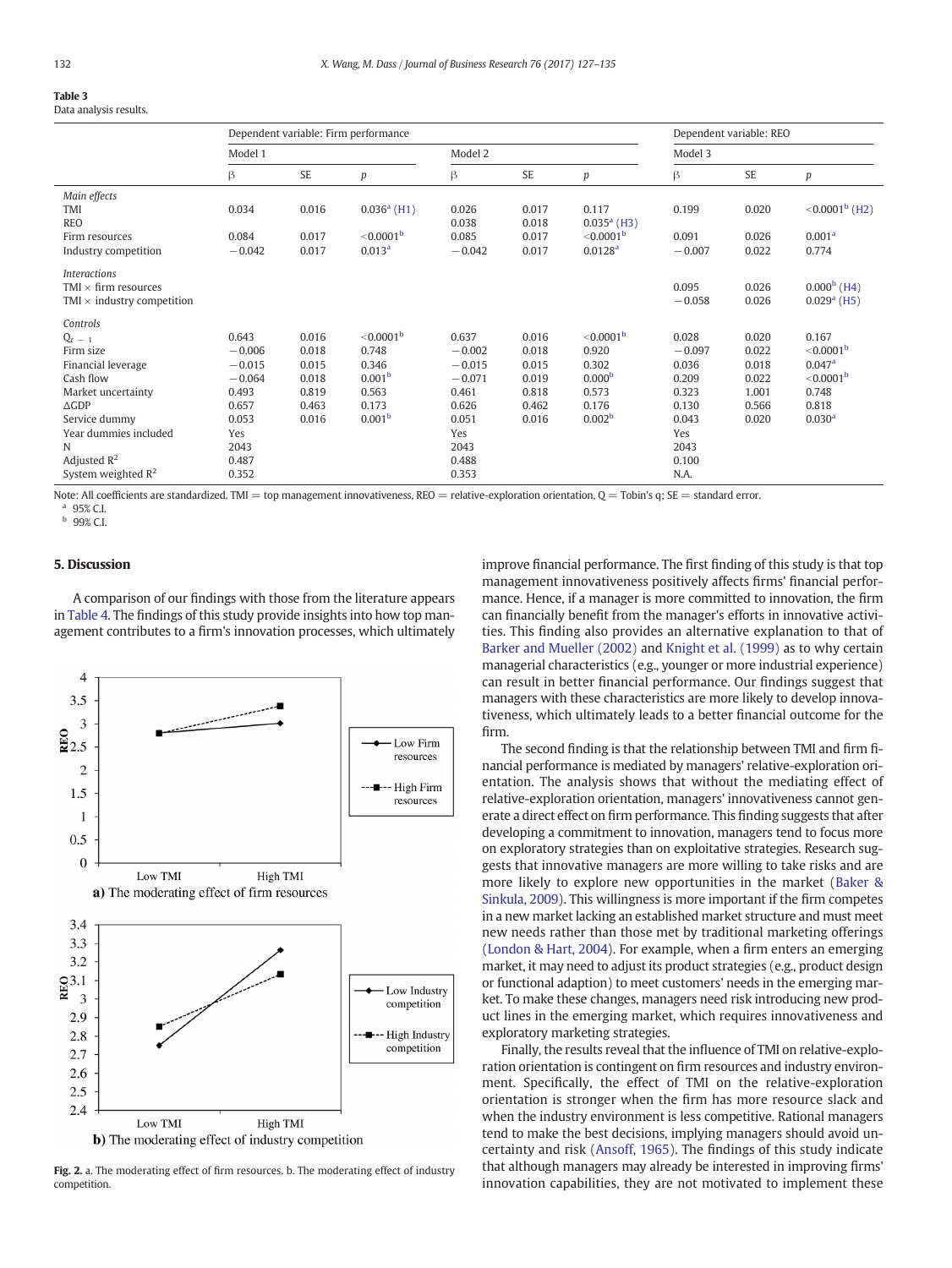Table 4

<span id="page-6-0"></span>

| Comparing our findings with those of selected previous studies. |                                                                                           |                                              |                                                                                         |                                                                                           |                                                               |                                                                                                                                                                                                                                                         |
|-----------------------------------------------------------------|-------------------------------------------------------------------------------------------|----------------------------------------------|-----------------------------------------------------------------------------------------|-------------------------------------------------------------------------------------------|---------------------------------------------------------------|---------------------------------------------------------------------------------------------------------------------------------------------------------------------------------------------------------------------------------------------------------|
| Study                                                           | Research question                                                                         | Data source                                  | Top managers' role                                                                      | <b>Mediators</b>                                                                          | Moderators                                                    | Major findings                                                                                                                                                                                                                                          |
| Rodríguez et al. (2008)                                         | commitment to innovation<br>Can top management<br>result in better NPD<br>performance?    | Survey                                       | Fostering cross-functional<br>communication                                             | $\frac{1}{2}$                                                                             | Top management<br>management risk<br>support, top<br>aversion | importance of effective cross-functional communication flows for<br>Top management innovation commitment can enhance the<br>new product performance.                                                                                                    |
| $Oc$ Cass and Sok $(2013)$                                      | managers in innovation<br>driven value creation?<br>What are the roles of                 | Survey                                       | Promoting transformational No<br>leadership                                             |                                                                                           | Transformation<br>leadership,<br>marketing<br>capability      | Transformational leadership can moderate the relationship between<br>innovation capability and firm value creation.                                                                                                                                     |
| Talke, Salomo, and Rost (2010) How top management team          | innovativeness and<br>diversity affects<br>performance?                                   | Survey                                       | diversity increases a firm's<br>Top management team<br>strategic focus on<br>innovation | new product innovativeness<br>A firm's strategic choice to<br>focus on innovation fields, | δ,                                                            | performance via the strategic choice to focus on innovation fields.<br>Top management team diversity affects innovativeness and                                                                                                                         |
| Ensley and Pearce (2001)                                        | How shared cognition in top<br>management team influence<br>new venture performance?      | Survey                                       | Promoting shared strategic<br>cognition                                                 | å                                                                                         | ş                                                             | Shared strategic cognition, including innovativeness, within the top<br>management team leads to superior firm performance                                                                                                                              |
| Hoffman and Hegarty (1993)                                      | influence innovations?<br>How top management                                              | Survey and<br>secondary<br>data              | Executive characteristics                                                               | $\frac{1}{2}$                                                                             | $\frac{1}{2}$                                                 | Different executive characteristics explain the influence of top<br>management on different types of innovations.                                                                                                                                       |
| This study                                                      | innovation capability and<br>How top management<br>contributes to a firm's<br>performance | analysis and<br>secondary<br>Content<br>data | Developing innovativeness                                                               | Relative-exploration<br>orientation                                                       | industry dynamism<br>Firm resources,                          | performance by employing relative-exploration orientation. Firm<br>resources and industry competition influence top managers'<br>transformation of innovativeness into innovation strategies.<br>Top management innovativeness results in superior firm |

 $\overline{a}$ 

strategies until they have determined that other options will not result in better outcomes. If a firm has more resources to spend and/or does not need to compete with many rivals, however, managers tend to focus less on the opportunity costs and potential risks.

#### 5.1. Managerial implications

Our results provide insights into how managers can contribute to firms' financial performance by becoming involved in innovation. Though many managers acknowledge the importance of innovation, few managers are really committed to innovation-related strategies such as long-term R&D investment and the adoption of cutting-edge technologies. Such decisions are usually affected by the choice between trade-offs [\(Goll & Rasheed, 1997](#page-7-0)). First, our results suggest that if a manager is more committed to innovation, she or he can contribute more to firm performance. For example, while many established companies are often found to lack motivation in innovation because of the richness of firm resources ([Eshima & Anderson, 2017](#page-7-0)), managers should promote a more entrepreneurial-oriented management culture to foster firm growth [\(Huarng & Ribeiro-Soriano, 2014](#page-7-0)). In addition, managers need to promote an innovation-driven leadership style (e.g., transformational leadership) to use the firm's innovation capability more efficiently and enhance firm value creation ([O'Cass & Sok, 2013](#page-7-0)). Moreover, managers should devote more effort to promoting an open-innovation climate [\(Janeiro, Proença, & da](#page-7-0) [Conceição Gonçalves, 2013\)](#page-7-0) and providing more support ([Swink,](#page-8-0) [2000\)](#page-8-0) for innovation activities within the organization's innovation processes.

Second, our results reveal that relative-exploration orientation can result in better financial performance by mediating the relationship between top management innovativeness and firm performance. This finding implies that managers should seek new opportunities and improve their capabilities in learning from the market when they want to increase the efficiency with which they transform innovativeness into better financial performance.

Third, the results show that the presence of resource slack can strengthen the effects of TMI on relative-exploration orientation. Thus, managers should view resource development as an important strategic activity. Moreover, they need to allocate both tangible and intangible assets to the resource development process. Finally, when a firm wants to enter a new market or compete with rivals in a less competitive market, their innovativeness may contribute more to firm performance because a less competitive environment helps managers transform their innovativeness into relative-exploration marketing strategies.

#### 5.2. Limitations and future research

This study has some limitations that can be addressed by future studies. First, the study used the manager's perspective to explain how a manager's innovativeness and relative-exploration orientation contribute to a firm's financial performance. Future studies can examine this issue at the firm level to compare any differences in research findings. Second, content analysis was used to measure top management innovativeness and relative-exploration orientation. Despite being widely used in both the management literature (e.g., [Short et](#page-8-0) [al., 2010; Uotila et al., 2009](#page-8-0)) and the marketing literature (e.g., [Yadav](#page-8-0) [et al., 2007; Zachary et al., 2011\)](#page-8-0), content analysis is still an imperfect measure of the constructs under study. Thus, future studies could measure these concepts using different techniques (e.g., surveys or secondary databases) to check the validity of our findings. Third, although we examined the moderating roles of firm resources and industry competition on the relationship between TMI and relative-exploration orientation, managers' decision-making is a complex process that involves many influential factors. Future studies can benefit from examining other potential variables that may influence this process.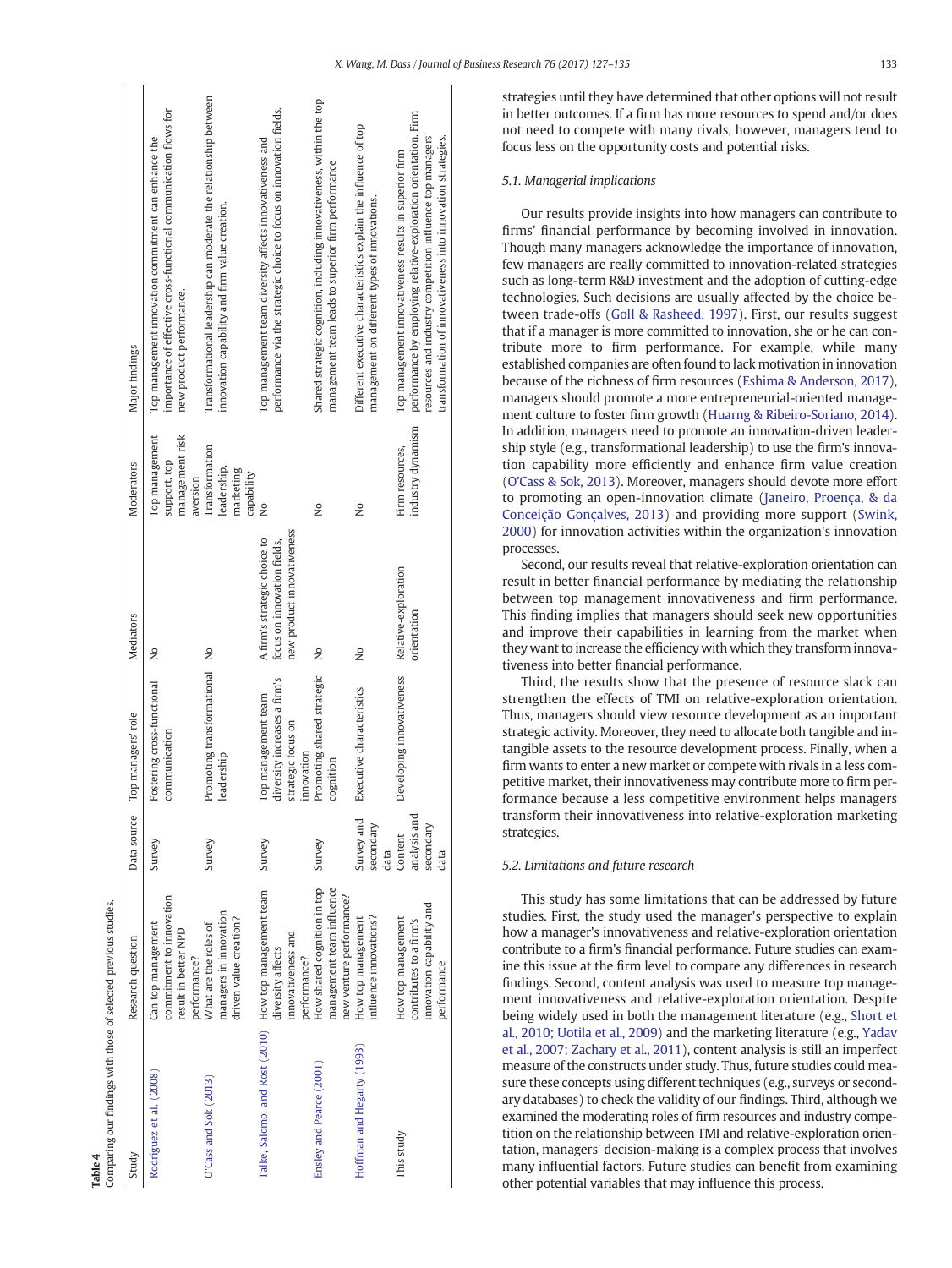#### <span id="page-7-0"></span>Acknowledgement

The authors thank the editor, Professor Anders Gustafsson; the associate editor, Professor Domingo E. Ribeiro Soriano; and three anonymous reviewers for their guidance and support throughout the review process and Professor Connie R. Bateman and Professor Dennis Arnett for providing guidance on an earlier version of the article. The second author acknowledges the financial support provided by the J.B. Hoskins Professorship.

#### References

- Allison, T. H., McKenny, A. F., & Short, J. C. (2013). [The effect of entrepreneurial rhetoric on](http://refhub.elsevier.com/S0148-2963(17)30107-8/rf0005) [microlending investment: An examination of the warm-glow effect.](http://refhub.elsevier.com/S0148-2963(17)30107-8/rf0005) Journal of [Business Venturing](http://refhub.elsevier.com/S0148-2963(17)30107-8/rf0005), 28(6), 690–707.
- Amason, A. C. (1996). [Distinguishing the effects of functional and dysfunctional con](http://refhub.elsevier.com/S0148-2963(17)30107-8/rf0010)flict [on strategic decision making: Resolving a paradox for top management teams.](http://refhub.elsevier.com/S0148-2963(17)30107-8/rf0010) [Academy of Management Journal](http://refhub.elsevier.com/S0148-2963(17)30107-8/rf0010), 39(1), 123–148.
- Andriopoulos, C., & Lewis, M. W. (2009). [Exploitation-exploration tensions and organiza](http://refhub.elsevier.com/S0148-2963(17)30107-8/rf0015)[tional ambidexterity: Managing paradoxes of innovation.](http://refhub.elsevier.com/S0148-2963(17)30107-8/rf0015) Organization Science, 20(4), 696–[717.](http://refhub.elsevier.com/S0148-2963(17)30107-8/rf0015)
- Ansoff, H. I. (1965). [Corporate strategy: Business policy for growth and expansion.](http://refhub.elsevier.com/S0148-2963(17)30107-8/rf0020) [McGraw-Hill Book](http://refhub.elsevier.com/S0148-2963(17)30107-8/rf0020).
- Antia, K. D., Zheng, X., & Frazier, G. L. (2013). Confl[ict management and outcomes in fran](http://refhub.elsevier.com/S0148-2963(17)30107-8/rf0025)[chise relationships: The role of regulation.](http://refhub.elsevier.com/S0148-2963(17)30107-8/rf0025) Journal of Marketing Research, 50(5), 577–[589.](http://refhub.elsevier.com/S0148-2963(17)30107-8/rf0025)
- Arnett, D. B., & Wittmann, C. M. (2014). [Improving marketing success: The role of tacit](http://refhub.elsevier.com/S0148-2963(17)30107-8/rf0030) [knowledge exchange between sales and marketing.](http://refhub.elsevier.com/S0148-2963(17)30107-8/rf0030) Journal of Business Research, 67[\(3\), 324](http://refhub.elsevier.com/S0148-2963(17)30107-8/rf0030)–331.
- Auh, S., & Menguc, B. (2005). [Balancing exploration and exploitation: The moderating role](http://refhub.elsevier.com/S0148-2963(17)30107-8/rf0035) of competitive intensity. [Journal of Business Research](http://refhub.elsevier.com/S0148-2963(17)30107-8/rf0035), 58(12), 1652–1661.
- Baker, W. E., & Sinkula, J. M. (2009). [The complementary effects of market orientation and](http://refhub.elsevier.com/S0148-2963(17)30107-8/rf0040) [entrepreneurial orientation on pro](http://refhub.elsevier.com/S0148-2963(17)30107-8/rf0040)fitability in small businesses. Journal of Small [Business Management](http://refhub.elsevier.com/S0148-2963(17)30107-8/rf0040), 47(4), 443–464.
- Barker, V. L., III, & Mueller, G. C. (2002). [CEO characteristics and](http://refhub.elsevier.com/S0148-2963(17)30107-8/rf0045) firm R&D spending. [Management Science](http://refhub.elsevier.com/S0148-2963(17)30107-8/rf0045), 48(6), 782–801.
- Beck, T., Demirgüç-Kunt, A. S. L. I., & Maksimovic, V. (2005). [Financial and legal constraints](http://refhub.elsevier.com/S0148-2963(17)30107-8/rf0050) to growth: Does firm size matter? [Journal of Finance](http://refhub.elsevier.com/S0148-2963(17)30107-8/rf0050), 60(1), 137–177.
- Calantone, R. J., Cavusgil, S. T., & Zhao, Y. (2002). [Learning orientation,](http://refhub.elsevier.com/S0148-2963(17)30107-8/rf0055) firm innovation capability, and firm performance. [Industrial Marketing Management](http://refhub.elsevier.com/S0148-2963(17)30107-8/rf0055), 31(6), 515–524.
- Calantone, R., Garcia, R., & Dröge, C. (2003). [The effects of environmental turbulence on](http://refhub.elsevier.com/S0148-2963(17)30107-8/rf0060) [new product development strategy planning.](http://refhub.elsevier.com/S0148-2963(17)30107-8/rf0060) Journal of Product Innovation [Management](http://refhub.elsevier.com/S0148-2963(17)30107-8/rf0060), 20(2), 90–103.
- Chandy, R. K., & Tellis, G. J. (2000). [The incumbent's curse? Incumbency, size, and radical](http://refhub.elsevier.com/S0148-2963(17)30107-8/rf0065) product innovation. [Journal of Marketing](http://refhub.elsevier.com/S0148-2963(17)30107-8/rf0065), 64(3), 1–17.
- Christensen, C. M. (1997). The innovator's dilemma. [Boston: Harvard University Press.](http://refhub.elsevier.com/S0148-2963(17)30107-8/rf0070)
- Cui, A. S., & Wu, F. (2016). [Utilizing customer knowledge in innovation: Antecedents and](http://refhub.elsevier.com/S0148-2963(17)30107-8/rf0075) [impact of customer involvement on new product performance.](http://refhub.elsevier.com/S0148-2963(17)30107-8/rf0075) Journal of the [Academy of Marketing Science](http://refhub.elsevier.com/S0148-2963(17)30107-8/rf0075), 44(4), 516–538.
- Derfus, P. J., Maggitti, P. G., Grimm, C. M., & Smith, K. G. (2008). [The red queen effect:](http://refhub.elsevier.com/S0148-2963(17)30107-8/rf0080) Competitive actions and firm performance. [Academy of Management Journal](http://refhub.elsevier.com/S0148-2963(17)30107-8/rf0080), 51(1), 61–[80.](http://refhub.elsevier.com/S0148-2963(17)30107-8/rf0080)
- Disatnik, D., & Steinhart, Y. (2015). [Need for cognitive closure, risk aversion, uncertainty](http://refhub.elsevier.com/S0148-2963(17)30107-8/rf0085) [changes, and their effects on investment decisions.](http://refhub.elsevier.com/S0148-2963(17)30107-8/rf0085) Journal of Marketing Research, 52[\(3\), 349](http://refhub.elsevier.com/S0148-2963(17)30107-8/rf0085)–359.
- Drechsler, W., & Natter, M. (2012). Understanding a fi[rm's openness decisions in innova](http://refhub.elsevier.com/S0148-2963(17)30107-8/rf0090)tion. [Journal of Business Research](http://refhub.elsevier.com/S0148-2963(17)30107-8/rf0090), 65(3), 438–445.
- Duhigg, C., & Lohr, S. (2012). The patent, used as a sword. The New York Times, 7. [http://](http://www.nytimes.com/2012/10/08/technology/patent-wars-among-tech-giants-can-stifle-competition.html?_r=0/) [www.nytimes.com/2012/10/08/technology/patent-wars-among-tech-giants-can](http://www.nytimes.com/2012/10/08/technology/patent-wars-among-tech-giants-can-stifle-competition.html?_r=0/)stifl[e-competition.html?\\_r=0/](http://www.nytimes.com/2012/10/08/technology/patent-wars-among-tech-giants-can-stifle-competition.html?_r=0/) Accessed 17.03.09.
- Eisenhardt, K. M., & Zbaracki, M. J. (1992). [Strategic decision making.](http://refhub.elsevier.com/S0148-2963(17)30107-8/rf0095) Strategic [Management Journal](http://refhub.elsevier.com/S0148-2963(17)30107-8/rf0095), 13(S2), 17–37.
- Ensley, M. D., & Pearce, C. L. (2001). [Shared cognition in top management teams: Im](http://refhub.elsevier.com/S0148-2963(17)30107-8/rf0100)[plications for new venture performance.](http://refhub.elsevier.com/S0148-2963(17)30107-8/rf0100) Journal of Organizational Behavior, 22[\(2\), 145](http://refhub.elsevier.com/S0148-2963(17)30107-8/rf0100)–160.
- Eshima, Y., & Anderson, B. S. (2017). [Firm growth, adaptive capability, and entrepreneur](http://refhub.elsevier.com/S0148-2963(17)30107-8/rf0105)ial orientation. [Strategic Management Journal](http://refhub.elsevier.com/S0148-2963(17)30107-8/rf0105), 38(3), 770–779.
- Garrett, R. P., Covin, J. G., & Slevin, D. P. (2009). [Market responsiveness, top management](http://refhub.elsevier.com/S0148-2963(17)30107-8/rf0110) [risk taking, and the role of strategic learning as determinants of market pioneering.](http://refhub.elsevier.com/S0148-2963(17)30107-8/rf0110) [Journal of Business Research](http://refhub.elsevier.com/S0148-2963(17)30107-8/rf0110), 62(8), 782–788.
- George, G. (2005). [Slack resources and the performance of privately held](http://refhub.elsevier.com/S0148-2963(17)30107-8/rf0115) firms. Academy [of Management Journal](http://refhub.elsevier.com/S0148-2963(17)30107-8/rf0115), 48(4), 661–676.
- Goll, I., & Rasheed, A. M. (1997). [Rational decision-making and](http://refhub.elsevier.com/S0148-2963(17)30107-8/rf0120) firm performance: The [moderating role of environment.](http://refhub.elsevier.com/S0148-2963(17)30107-8/rf0120) Strategic Management Journal, 18(7), 583–591.
- Granger, C. W. (1969). [Investigating causal relations by econometric models and](http://refhub.elsevier.com/S0148-2963(17)30107-8/rf0125) cross-spectral methods. [Econometrica: Journal of the Econometric Society](http://refhub.elsevier.com/S0148-2963(17)30107-8/rf0125), 37(3), 424–[438.](http://refhub.elsevier.com/S0148-2963(17)30107-8/rf0125)
- Grewal, R., Cote, J. A., & Baumgartner, H. (2004). [Multicollinearity and measurement error](http://refhub.elsevier.com/S0148-2963(17)30107-8/rf0130) [in structural equation models: Implications for theory testing.](http://refhub.elsevier.com/S0148-2963(17)30107-8/rf0130) Marketing Science, 23[\(4\), 519](http://refhub.elsevier.com/S0148-2963(17)30107-8/rf0130)–529.
- Gruca, T. S., & Rego, L. L. (2005). [Customer satisfaction, cash](http://refhub.elsevier.com/S0148-2963(17)30107-8/rf0135) flow, and shareholder value. [Journal of Marketing](http://refhub.elsevier.com/S0148-2963(17)30107-8/rf0135), 69(3), 115–130.
- Hambrick, D. C., Finkelstein, S., & Mooney, A. C. (2005). [Executive job demands: New in](http://refhub.elsevier.com/S0148-2963(17)30107-8/rf0140)[sights for explaining strategic decisions and leader behaviors.](http://refhub.elsevier.com/S0148-2963(17)30107-8/rf0140) Academy of [Management Review](http://refhub.elsevier.com/S0148-2963(17)30107-8/rf0140), 30(3), 472–491.
- Hamel, G. (2006). [The why, what, and how of management innovation.](http://refhub.elsevier.com/S0148-2963(17)30107-8/rf0145) Harvard Business Review, 84[\(2\), 72.](http://refhub.elsevier.com/S0148-2963(17)30107-8/rf0145)
- Hegarty, W. H., & Hoffman, R. C. (1990). [Product/market innovations: A study of top man](http://refhub.elsevier.com/S0148-2963(17)30107-8/rf0150)[agement involvement among four cultures.](http://refhub.elsevier.com/S0148-2963(17)30107-8/rf0150) Journal of Product Innovation [Management](http://refhub.elsevier.com/S0148-2963(17)30107-8/rf0150), 7(3), 186–199.
- Ho, H. D., & Lu, R. (2015). [Performance implications of marketing exploitation and explo](http://refhub.elsevier.com/S0148-2963(17)30107-8/rf0155)[ration: Moderating role of supplier collaboration.](http://refhub.elsevier.com/S0148-2963(17)30107-8/rf0155) Journal of Business Research, 68(5), 1026–[1034.](http://refhub.elsevier.com/S0148-2963(17)30107-8/rf0155)
- Hoffman, R. C., & Hegarty, W. H. (1993). Top management infl[uence on innovations: Ef](http://refhub.elsevier.com/S0148-2963(17)30107-8/rf0160)[fects of executive characteristics and social culture.](http://refhub.elsevier.com/S0148-2963(17)30107-8/rf0160) Journal of Management, 19(3), 549–[574.](http://refhub.elsevier.com/S0148-2963(17)30107-8/rf0160)
- Huarng, K. H., & Ribeiro-Soriano, D. E. (2014). [Developmental management: Theories,](http://refhub.elsevier.com/S0148-2963(17)30107-8/rf0165) [methods, and applications in entrepreneurship, innovation, and sensemaking.](http://refhub.elsevier.com/S0148-2963(17)30107-8/rf0165) [Journal of Business Research](http://refhub.elsevier.com/S0148-2963(17)30107-8/rf0165), 67(5), 657–662.
- Hunt, S. D. (2010). [Marketing theory: Foundations. Controversy, strategy, resource-advan](http://refhub.elsevier.com/S0148-2963(17)30107-8/rf0170)tage theory. [New York: ME Sharpe.](http://refhub.elsevier.com/S0148-2963(17)30107-8/rf0170)
- Janeiro, P., Proença, I., & da Conceição Gonçalves, V. (2013). [Open innovation: Factors](http://refhub.elsevier.com/S0148-2963(17)30107-8/rf0175) [explaining universities as service](http://refhub.elsevier.com/S0148-2963(17)30107-8/rf0175) firm innovation sources. Journal of Business Research, 66[\(10\), 2017](http://refhub.elsevier.com/S0148-2963(17)30107-8/rf0175)–2023.
- Jiménez-Jiménez, D., & Sanz-Valle, R. (2011). [Innovation, organizational learning, and](http://refhub.elsevier.com/S0148-2963(17)30107-8/rf0180) performance. [Journal of Business Research](http://refhub.elsevier.com/S0148-2963(17)30107-8/rf0180), 64(4), 408–417.
- Knight, D., Pearce, C. L., Smith, K. G., Olian, J. D., Sims, H. P., Smith, K. A., & Flood, P. (1999). [Top management team diversity, group process, and strategic consensus.](http://refhub.elsevier.com/S0148-2963(17)30107-8/rf0185) Strategic [Management Journal](http://refhub.elsevier.com/S0148-2963(17)30107-8/rf0185), 20(5), 445–465.
- Kor, Y. Y. (2006). [Direct and interaction effects of top management team and board com](http://refhub.elsevier.com/S0148-2963(17)30107-8/rf0190)[positions on R&D investment strategy.](http://refhub.elsevier.com/S0148-2963(17)30107-8/rf0190) Strategic Management Journal, 27(11), 1081–[1099.](http://refhub.elsevier.com/S0148-2963(17)30107-8/rf0190)
- Laursen, K., & Salter, A. (2006). [Open for innovation: The role of openness in explaining](http://refhub.elsevier.com/S0148-2963(17)30107-8/rf0195) [innovation performance among UK manufacturing](http://refhub.elsevier.com/S0148-2963(17)30107-8/rf0195) firms. Strategic Management Journal, 27[\(2\), 131](http://refhub.elsevier.com/S0148-2963(17)30107-8/rf0195)–150.
- Lavie, D., Stettner, U., & Tushman, M. L. (2010). [Exploration and exploitation within and](http://refhub.elsevier.com/S0148-2963(17)30107-8/rf0200) across organizations. [Academy of Management Annals](http://refhub.elsevier.com/S0148-2963(17)30107-8/rf0200), 4(1), 109–155.
- Lee, R. P., & Grewal, R. (2004). [Strategic responses to new technologies and their impact](http://refhub.elsevier.com/S0148-2963(17)30107-8/rf0205) on firm performance. [Journal of Marketing](http://refhub.elsevier.com/S0148-2963(17)30107-8/rf0205), 68(4), 157–171.
- Levinthal, D. A., & March, J. G. (1993). [The myopia of learning.](http://refhub.elsevier.com/S0148-2963(17)30107-8/rf0210) Strategic Management Journal, 14[\(S2\), 95](http://refhub.elsevier.com/S0148-2963(17)30107-8/rf0210)–112.
- Lloréns Montes, F. J., Ruiz Moreno, A., & Miguel Molina Fernández, L. (2004). [Assessing the](http://refhub.elsevier.com/S0148-2963(17)30107-8/rf0215) [organizational climate and contractual relationship for perceptions of support for in](http://refhub.elsevier.com/S0148-2963(17)30107-8/rf0215)novation. [International Journal of Manpower](http://refhub.elsevier.com/S0148-2963(17)30107-8/rf0215), 25(2), 167–180.
- London, T., & Hart, S. L. (2004). [Reinventing strategies for emerging markets: Beyond the](http://refhub.elsevier.com/S0148-2963(17)30107-8/rf0220) transnational model. [Journal of International Business Studies](http://refhub.elsevier.com/S0148-2963(17)30107-8/rf0220), 35(5), 350–370.
- Luo, X., & Bhattacharya, C. B. (2006). [Corporate social responsibility, customer satisfaction,](http://refhub.elsevier.com/S0148-2963(17)30107-8/rf0225) and market value. [Journal of Marketing](http://refhub.elsevier.com/S0148-2963(17)30107-8/rf0225), 70(4), 1–18.
- Luo, X., Wang, H., Raithel, S., & Zheng, Q. (2015). [Corporate social performance, analyst](http://refhub.elsevier.com/S0148-2963(17)30107-8/rf0230) stock recommendations, and firm future returns. [Strategic Management Journal](http://refhub.elsevier.com/S0148-2963(17)30107-8/rf0230), 36[\(1\), 123](http://refhub.elsevier.com/S0148-2963(17)30107-8/rf0230)–136.
- March, J. G. (1991). [Exploration and exploitation in organizational learning.](http://refhub.elsevier.com/S0148-2963(17)30107-8/rf0235) Organization Science, 2[\(1\), 71](http://refhub.elsevier.com/S0148-2963(17)30107-8/rf0235)–87.
- Marinova, D. (2004). [Actualizing innovation effort: The impact of market knowledge dif](http://refhub.elsevier.com/S0148-2963(17)30107-8/rf0240)[fusion in a dynamic system of competition.](http://refhub.elsevier.com/S0148-2963(17)30107-8/rf0240) Journal of Marketing, 68(3), 1–20.
- Maruyama, G. M. (1998). [Basics of structural equation modeling.](http://refhub.elsevier.com/S0148-2963(17)30107-8/rf0245) Thousand Oaks: Sage.
- McKenny, A. F., Aguinis, H., Short, J. C., & Anglin, A. H. (2016). [What doesn't get measured](http://refhub.elsevier.com/S0148-2963(17)30107-8/rf0250) [does exist improving the accuracy of computer-aided text analysis.](http://refhub.elsevier.com/S0148-2963(17)30107-8/rf0250) Journal of [Management](http://refhub.elsevier.com/S0148-2963(17)30107-8/rf0250) (In press).
- McKenny, A. F., Short, J. C., & Payne, G. T. (2013). [Using CATA to elevate constructs in or](http://refhub.elsevier.com/S0148-2963(17)30107-8/rf0255)[ganizational research: Validating an organizational-level measure of psychological](http://refhub.elsevier.com/S0148-2963(17)30107-8/rf0255) capital. [Organizational Research Methods](http://refhub.elsevier.com/S0148-2963(17)30107-8/rf0255), 16(1), 152–184.
- Mishra, S., & Modi, S. B. (2013). [Positive and negative corporate social responsibility,](http://refhub.elsevier.com/S0148-2963(17)30107-8/rf0260) fi[nancial leverage, and idiosyncratic risk.](http://refhub.elsevier.com/S0148-2963(17)30107-8/rf0260) Journal of Business Ethics, 117(2), 431–448.
- Mizik, N., & Jacobson, R. (2007). [Myopic marketing management: Evidence of the phe](http://refhub.elsevier.com/S0148-2963(17)30107-8/rf0265)[nomenon and its long-term performance consequences in the SEO context.](http://refhub.elsevier.com/S0148-2963(17)30107-8/rf0265) [Marketing Science](http://refhub.elsevier.com/S0148-2963(17)30107-8/rf0265), 26(3), 361–379.
- Morgan, R. M., & Hunt, S. (1999). [Relationship-based competitive advantage: The role of](http://refhub.elsevier.com/S0148-2963(17)30107-8/rf0270) [relationship marketing in marketing strategy.](http://refhub.elsevier.com/S0148-2963(17)30107-8/rf0270) Journal of Business Research, 46(3), 281–[290.](http://refhub.elsevier.com/S0148-2963(17)30107-8/rf0270)
- Morgan, N. A., & Rego, L. L. (2009). [Brand portfolio strategy and](http://refhub.elsevier.com/S0148-2963(17)30107-8/rf0275) firm performance. Journal [of Marketing](http://refhub.elsevier.com/S0148-2963(17)30107-8/rf0275), 73(1), 59–74.
- Ngo, L. V., & O'Cass, A. (2013). [Innovation and business success: The mediating role of cus](http://refhub.elsevier.com/S0148-2963(17)30107-8/rf0280)tomer participation. [Journal of Business Research](http://refhub.elsevier.com/S0148-2963(17)30107-8/rf0280), 66(8), 1134–1142.
- O'Cass, A., & Sok, P. (2013). [Exploring innovation driven value creation in B2B service](http://refhub.elsevier.com/S0148-2963(17)30107-8/rf0285) fi[rms: The roles of the manager, employees, and customers in value creation.](http://refhub.elsevier.com/S0148-2963(17)30107-8/rf0285) [Journal of Business Research](http://refhub.elsevier.com/S0148-2963(17)30107-8/rf0285), 66(8), 1074–1084.
- O'Reilly, C. A., & Tushman, M. L. (2013). [Organizational ambidexterity: Past, present, and](http://refhub.elsevier.com/S0148-2963(17)30107-8/rf0290) future. [Academy of Management Perspectives](http://refhub.elsevier.com/S0148-2963(17)30107-8/rf0290), 27(4), 324–338.
- Orr, L. M., Bush, V. D., & Vorhies, D. W. (2011). Leveraging fi[rm-level marketing capabili](http://refhub.elsevier.com/S0148-2963(17)30107-8/rf0295)[ties with marketing employee development.](http://refhub.elsevier.com/S0148-2963(17)30107-8/rf0295) Journal of Business Research, 64(10), 1074–[1081.](http://refhub.elsevier.com/S0148-2963(17)30107-8/rf0295)
- Peteraf, M. A. (1993). [The cornerstones of competitive advantage: A resource-based view.](http://refhub.elsevier.com/S0148-2963(17)30107-8/rf0300) [Strategic Management Journal](http://refhub.elsevier.com/S0148-2963(17)30107-8/rf0300), 14(3), 179–191.
- Pollach, I. (2012). [Taming textual data: The contribution of corpus linguistics to comput](http://refhub.elsevier.com/S0148-2963(17)30107-8/rf0305)er-aided text analysis. [Organizational Research Methods](http://refhub.elsevier.com/S0148-2963(17)30107-8/rf0305), 15(2), 263–287.
- Robert Baum, J., & Wally, S. (2003). [Strategic decision speed and](http://refhub.elsevier.com/S0148-2963(17)30107-8/rf0310) firm performance. [Strategic Management Journal](http://refhub.elsevier.com/S0148-2963(17)30107-8/rf0310), 24(11), 1107–1129.